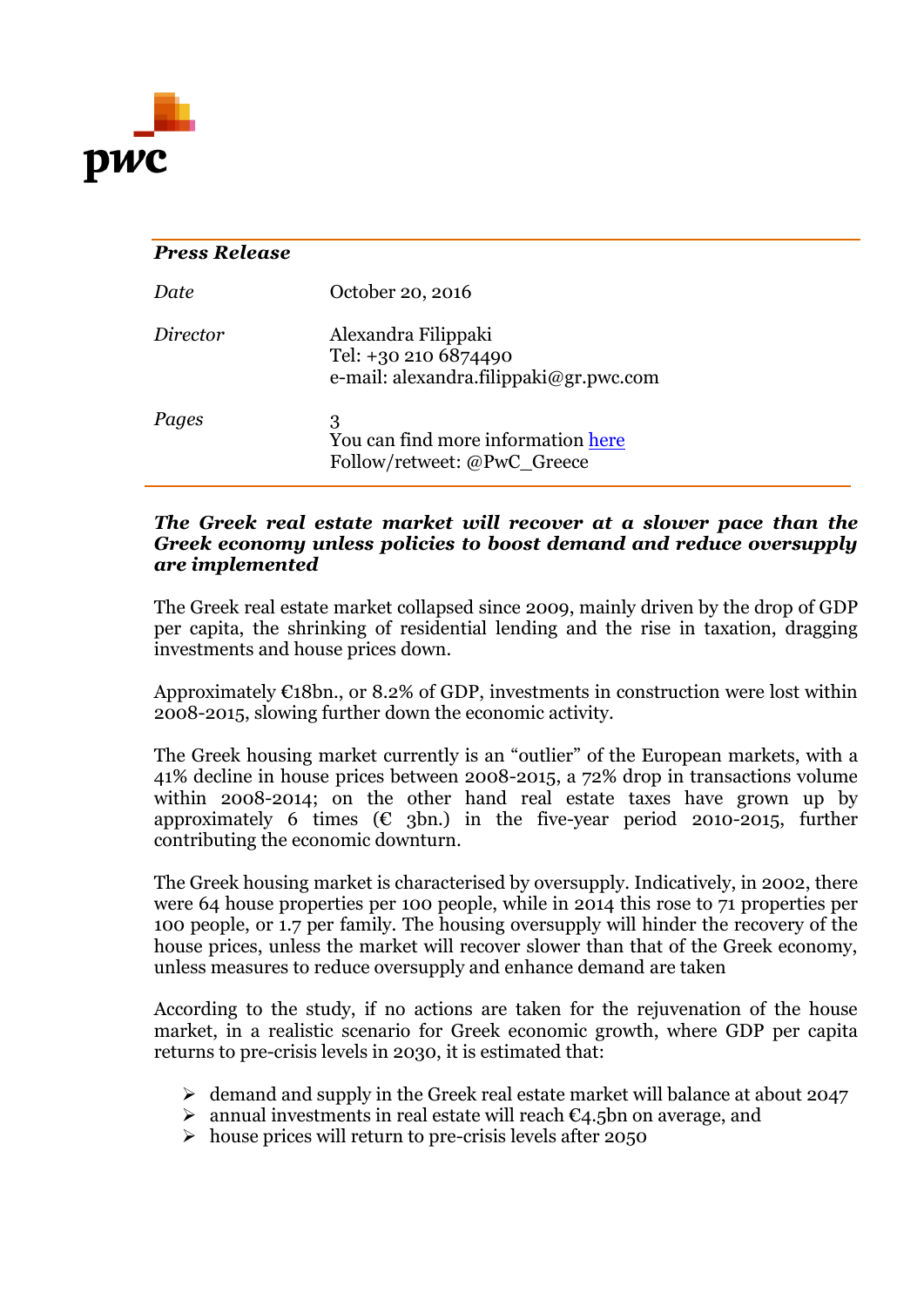

According to the scenario, the real estate market will not be able to significantly contribute to the growth of the Greek economy, and the investment gap, of around  $\epsilon$ 14bn per annum, will have to be covered by other sectors of the economy.

For the faster recovery of the Greek housing market, a real annual growth of at least 3.5% would be required, in combination with incentives and policies for the reactivation of the market.

There is little room for creative policies for the Greek housing market. To accelerate the re-balancing of the market it is necessary to:

- reduce the housing **oversupply**, through massive redevelopment of part of the dwelling stock, along with infrastructure and technology investments
- give **incentives** to foreign investors and simplify the real estate **regulatory framework**
- **reduce** real estate **taxation**
- **facilitate transactions** and deal with fragmented ownership, through the creation of a «**Land Bank»**, a mechanism for concentrating property rights

The Land Bank will:

- $\triangleright$  transfer building coefficients to appropriate reception construction areas, targeting at the concentration of the fragmented ownership and the massive reconstruction of the dwelling stock
- $\triangleright$  convert property rights into long-term lease rights (leasehold) from properties in underdeveloped areas, which will be available to private individuals, investors or developers for large scale developments

Marios Psaltis, CEO of PwC in Greece commented:

«The Greek real estate market followed the decline of the economy without any substantial readjustment apart from its contraction. The Greek real estate market is an "outlier" of the European markets, widening the investment gap that was created during the crisis. The housing oversupply, the over taxation and the limited credit for mortgages, will hinder the recovery of the market to pre-crisis levels for a long time. Key for the quick recovery could be a new regulatory framework which will support the real estate market, including the establishment of the Land Bank, to boost real estate transactions and facilitate the concentration of fragmented ownership in Greece. »